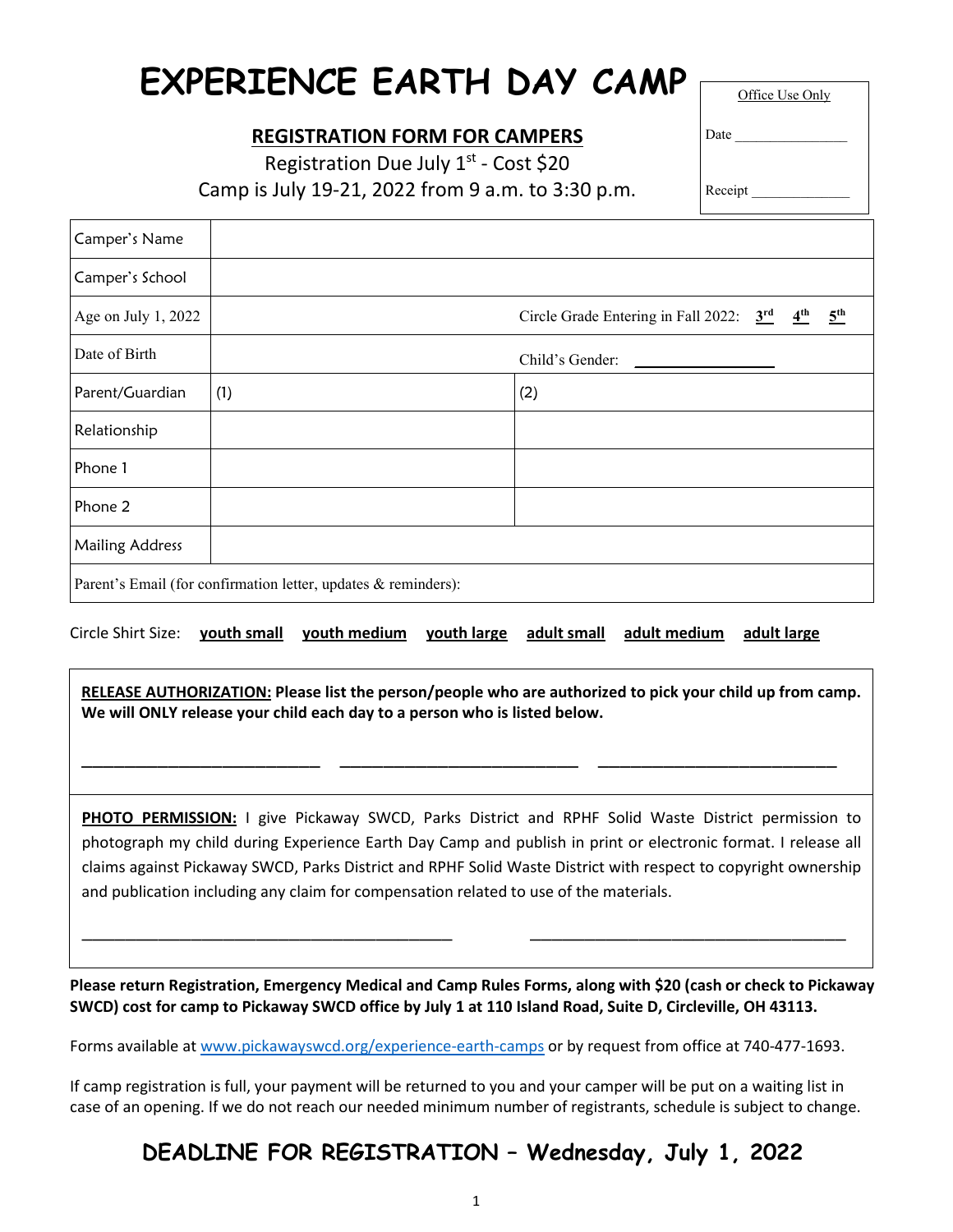## **EMERGENCY MEDICAL FOR CAMPER**

2022 Experience Earth Day Camp

Purpose: To enable parents/guardians to authorize provision for emergency treatment for children who become ill or injured while attending Experience Earth Day Camp, July 19-21, 2022. Parent/Guardian will be notified if serious illness or injury occurs. Minor illness or injuries will be reported to Parent/Guardian upon pick-up of child.

#### **CAMPER NAME:**

Please provide information that we should be aware of pertaining to your child.

| <b>Check</b> | <b>Child's medical history</b>                                                | Describe condition and how we should handle it. |
|--------------|-------------------------------------------------------------------------------|-------------------------------------------------|
|              | <b>Medication Allergies</b>                                                   |                                                 |
|              | <b>Food Allergies</b>                                                         |                                                 |
|              | Other Allergies (insect stings)                                               |                                                 |
|              | <b>Medical Conditions</b>                                                     |                                                 |
|              | <b>Physical Impairments</b>                                                   |                                                 |
|              | <b>Medications Being Taken</b>                                                |                                                 |
|              | If you require an allergic reaction medical device, please bring it with you. |                                                 |

#### **GRANT CONSENT**

If there is an emergency, contact Parents/Guardians. If Parents/Guardians cannot be reached, contact the next person listed on the Emergency Contact List (below). Those listed on the Emergency Contact List are authorized to act on my/our behalf.

|                  |             | <b>EMERGENCY CONTACT LIST</b> |         |         |
|------------------|-------------|-------------------------------|---------|---------|
|                  | <b>Name</b> | Relationship                  | Phone 1 | Phone 2 |
| ᅩ                |             |                               |         |         |
| 2.               |             |                               |         |         |
| 3.               |             |                               |         |         |
| $\overline{4}$ . |             |                               |         |         |

*List, in order, names of people who should be contacted, including Parents/Guardians, in case of an emergency.*

In the event reasonable attempts to contact me or someone on the Emergency Contact List has been unsuccessful, I hereby give my consent for:

1.) The administration of any treatment deemed necessary by:

| <b>Doctor</b>                                                                                     | Name: | Phone: |  |  |  |
|---------------------------------------------------------------------------------------------------|-------|--------|--|--|--|
| <b>Dentist</b>                                                                                    | Name: | Phone: |  |  |  |
| $\mid$ or in the event they are not available, treatment by another licensed physician or dentist |       |        |  |  |  |

AND

2.) The transfer of my child to \_\_\_\_\_\_\_\_\_\_\_\_\_\_\_\_\_\_\_\_\_\_\_\_\_\_\_\_\_\_\_\_ or any other hospital reasonably accessible. This authorization does not cover major surgery unless the medical opinions of two other licensed physicians or dentists, concurring in the necessity for such surgery, are obtained before surgery is performed.

Parent/Guardian Signature \_\_\_\_\_\_\_\_\_\_\_\_\_\_\_\_\_\_\_\_\_\_\_\_\_\_\_\_\_\_\_\_\_\_\_\_\_\_\_\_\_\_\_\_\_ Date \_\_\_\_\_\_\_\_\_\_\_\_\_\_\_\_\_\_\_

#### **REFUSAL TO CONSENT**

I do not give my consent for emergency medical treatment of my child. In the event of illness or injury requiring emergency treatment, I wish no action to be taken, or to: \_\_\_\_\_\_\_\_\_\_\_\_\_\_\_\_\_\_\_\_\_\_\_\_\_\_\_\_\_\_\_\_\_\_\_\_\_\_\_\_\_\_\_\_\_

Parent/Guardian Signature \_\_\_\_\_\_\_\_\_\_\_\_\_\_\_\_\_\_\_\_\_\_\_\_\_\_\_\_\_\_\_\_\_\_\_\_\_\_\_\_\_\_\_\_\_\_ Date \_\_\_\_\_\_\_\_\_\_\_\_\_\_\_\_\_\_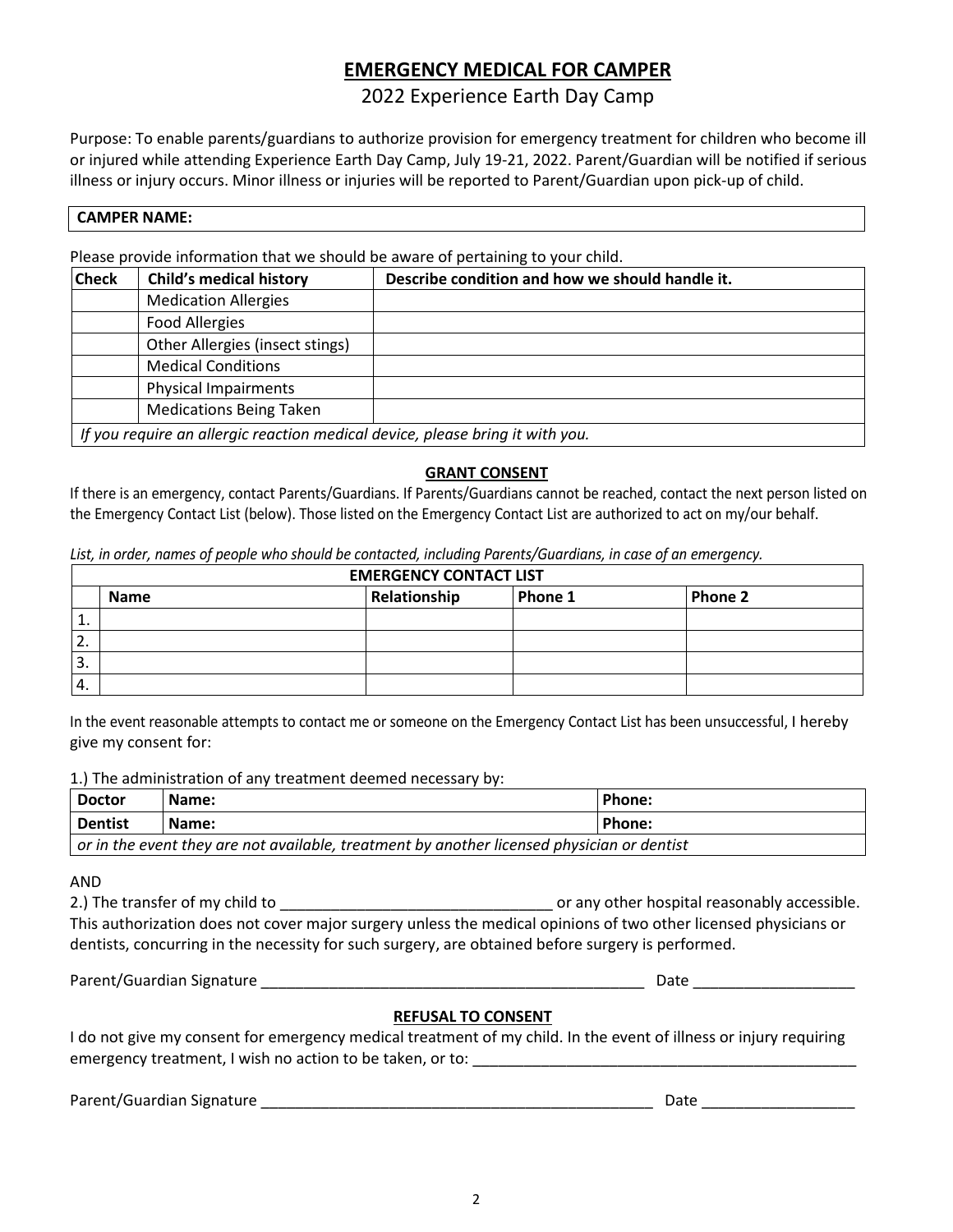## **CAMP RULES & DISCIPLINARY POLICY**

## 2022 Experience Earth Day Camp

Pickaway SWCD, Parks District, and RPHF Solid Waste District is dedicated to providing an outstanding day camp for the youth of Pickaway County. To achieve this goal campers are expected to behave appropriately. The staff will use a positive approach to discipline and will seek parental/guardian support to resolve behavior issues and to encourage positive behavior. Participants who remain disruptive after consultation with parents/guardians may be dismissed from the program. Please review the Camp Rules & Disciplinary Policy with your child so that he/she fully understands the expectations.

#### **Camp Rules**

- Abide by any and all state health and safety requirements mandated due to COVID-19. Please note this will include temperature checks, washing/sanitizing hands often, etc. We will follow whatever guidelines the state requires, if any.
- $\langle \hat{\mathbf{x}} \rangle$  When camper arrives, they will check-in at the registration table with parent/guardian before joining their group. Check in will include a temperature check. A camper will leave the camp area only in the company of someone authorized to pick him/her up. "Authorized" pick-up person will check-out camper at the registration table. List "Authorized" names on Registration Form.
- $\bullet$  Campers will remain in their group (assigned on 1<sup>st</sup> day) at all times.
- $\binom{2}{3}$  Wear shoes and clothing suitable for hiking and other outdoor activities.
- Wear name tag at all times while at camp. Return name tag to Group Leader at end of day.
- $\hat{\mathcal{S}}$  Show respect to other campers, staff, group leaders & session leaders, & cooperate fully with instructions.
- Communicate in appropriate manner. Do not use foul language or gestures, harsh words or tone of voice.
- Horseplay, unwelcome teasing, or deliberately causing bodily harm are not acceptable and will not be tolerated.
- Use program equipment, supplies, and facilities properly.
- Campers will be fully responsible for their actions and understand that irresponsible behavior will result in disciplinary action.
- Abide by regulations made known by the hosting location and the hosting agencies: Pickaway Soil & Water Conservation District, Pickaway County Park District, and RPHF Solid Waste District.

#### **Disciplinary Policy**

For the benefit of all campers, it is important that children behave appropriately. If it becomes necessary to take disciplinary action against a camper, the steps followed are outlined below.

**1st incident:** The camper will receive a verbal warning and an explanation as to why their behavior is inappropriate. (Whenever possible, this will be done in a setting removed from other campers and in the presence of two camp staff members.)

**2nd incident:** Staff will determine an appropriate consequence for the camper's actions (examples may include a time out or exclusion from participating in an activity). The camper's parents will be notified of their behavior when they arrive to pick up the child.

**3<sup>rd</sup> incident:** The child will be excused from camp without a registration fee refund.

Camper Name **Campair Camper Name Campair Campair Campair Campair Campair Campair Campair Campair Campair Campair Campair Campair Campair Campair Campair Campair Campair Campair Campair Campair Campair Campair Campair Campa** 

\_\_\_\_\_\_\_\_\_\_\_\_\_\_\_\_\_\_\_\_\_\_\_\_\_\_\_\_ \_\_\_\_\_\_\_\_\_\_\_\_\_\_\_\_\_\_\_\_\_\_\_\_\_ \_\_\_\_\_\_\_\_\_\_\_\_\_\_\_\_\_\_